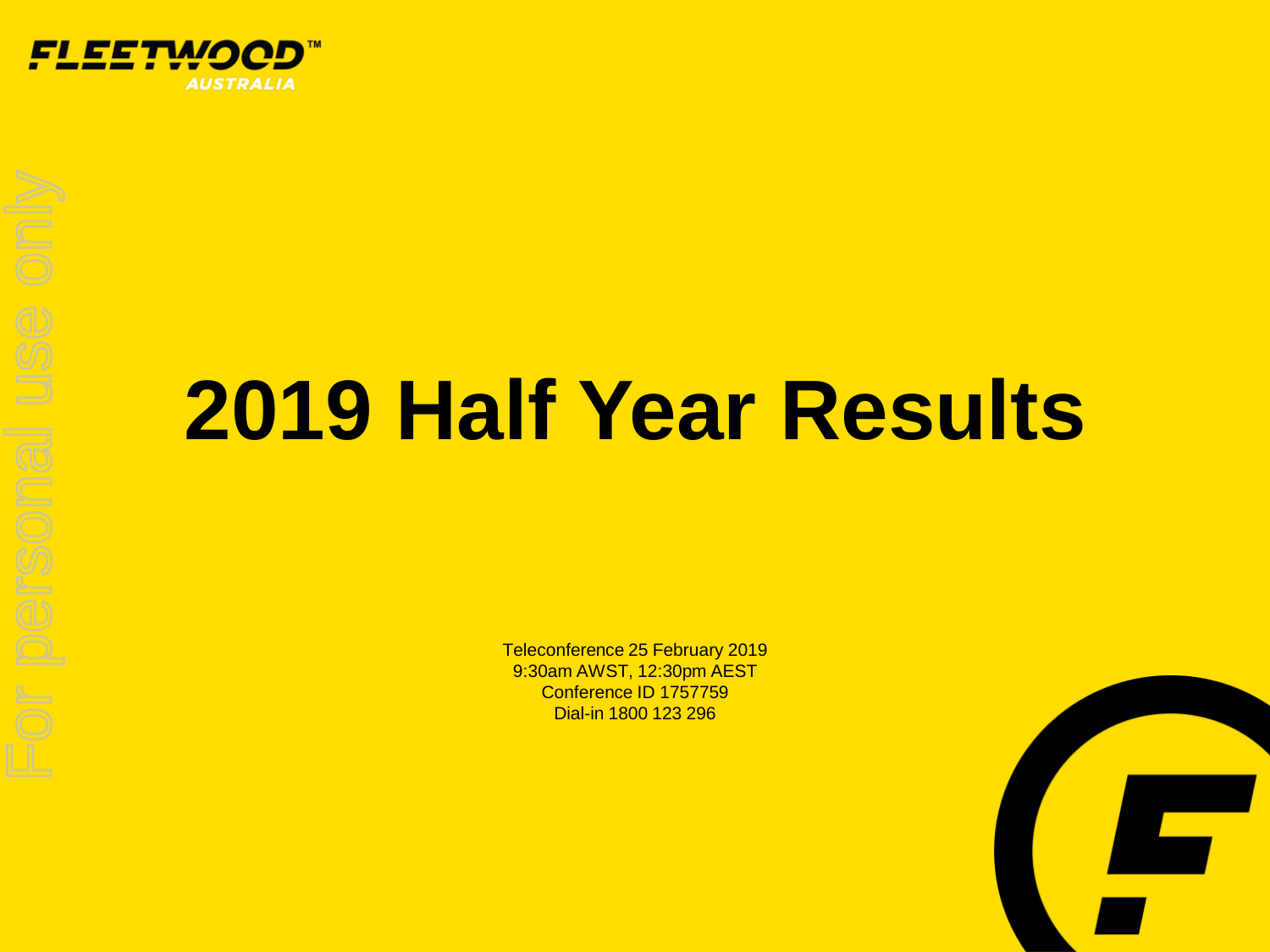

## Important Notices and Disclaimer

The information contained in this presentation is provided by Fleetwood Corporation Limited A.C.N. 009 205 261 **(Fleetwood)** for informational purposes only and does not constitute an offer, invitation or recommendation to subscribe for or purchase any securities and neither this presentation nor anything contained in it shall form the basis of any contract or commitment. No party other than Fleetwood has authorised or caused the issue of this document, or takes responsibility for, or makes any statements, representations or undertakings in this presentation.

#### **Summary information**

This presentation contains summary information about Fleetwood and its activities which is current as at the date of this presentation. The information in this presentation is of a general nature and does not purport to be complete nor does it contain all the information which a prospective investor may require in evaluating a possible investment in Fleetwood or that would be required in a prospectus or product disclosure statement prepared in accordance with the requirements of the Corporations Act 2001 (Cth). This presentation should be read in conjunction with Fleetwood's other periodic and continuous disclosure announcements lodged with the ASX, which are available at www.asx.com.au.

#### **Not investment advice**

The information contained herein is not investment or financial product advice and has been prepared without taking into account the investment objectives, financial situation or particular needs of any particular person. The views, opinions and advice provided in this presentation reflect those of the individual presenters only.

#### **Cautionary statement concerning forward looking information**

This presentation may contain certain forward looking statements. The words "anticipate", "believe", "expect", "project", "estimate", "forecast", "likely", "intend", "should", "could", "may", "target", "plan" and other similar expressions are intended to identify forward looking statements. Forward looking statements, opinions and estimates provided in this presentation are based on assumptions and contingencies which are subject to change without notice, as are statements about industry trends, which are based on interpretations of current market conditions. Indications of, and guidance on, performance of Fleetwood are also forward looking statements. Such forward looking statements are not guarantees of future performance and involve known and unknown risks, uncertainties and other factors, many of which are beyond the control of Fleetwood, and its officers, employees, agents and associates, that may cause actual results to differ materially from those expressed or implied in such statements. You should not place undue reliance on forward looking statements and, to the full extent permitted by law, neither Fleetwood nor any of its directors, employees, advisers or agents assume any obligation to update such information. Frequency Control Control Control Control Control Control Control Control Control Control Control Control Control Control Control Control Control Control Control Control Control Control Control Control Control Control Cont

#### **Disclaimer**

This presentation has been prepared in good faith, but no representation or warranty, express or implied, is made as to the fairness, accuracy, completeness, correctness, reliability or adequacy of any statements, estimates, opinions or other information, or to the reasonableness of any assumption or other statement, contained in the presentation (any of which may change without notice). To the maximum extent permitted by law, Fleetwood and its professional advisers and their related bodies corporate, affiliates and each of their respective directors, officers, partners, employees, advisers and agents and any other person involved in the presentation disclaim all liability and responsibility (including, without limitation, any liability arising from fault or negligence) for any direct or indirect loss or damage which may arise or be suffered through use of or reliance on anything contained in, or omitted from, this presentation.

#### **Other jurisdictions**

The distribution of this presentation in other jurisdictions may be restricted by law. Persons into whose possession this presentation comes should inform themselves of and observe any such restrictions.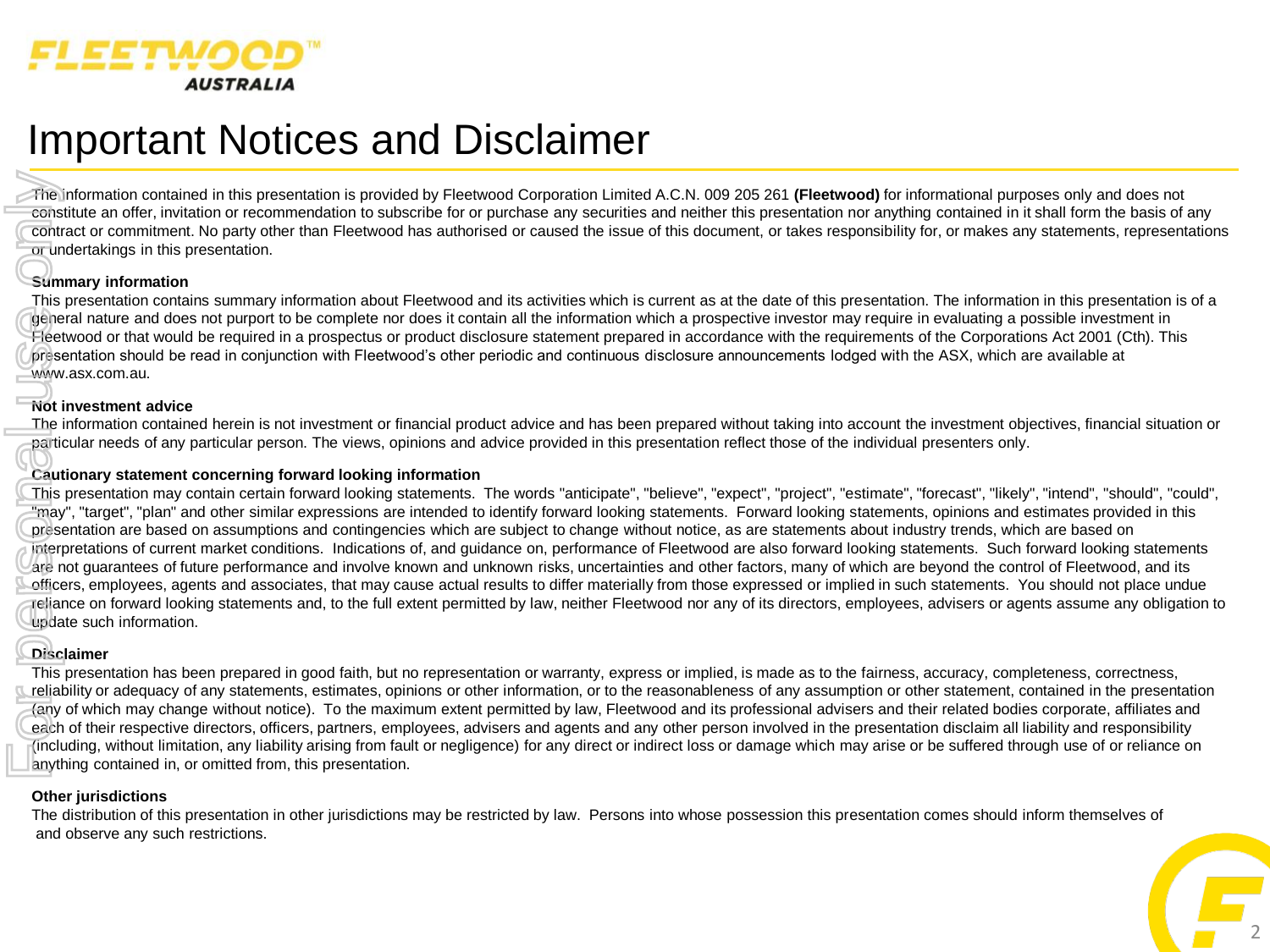

## Group structure

**Modular Accommodation Parts & Accessories Village Operations**

**FLEETWOOD AUSTRALIA** 

**CAMEC** 60 FURTHER









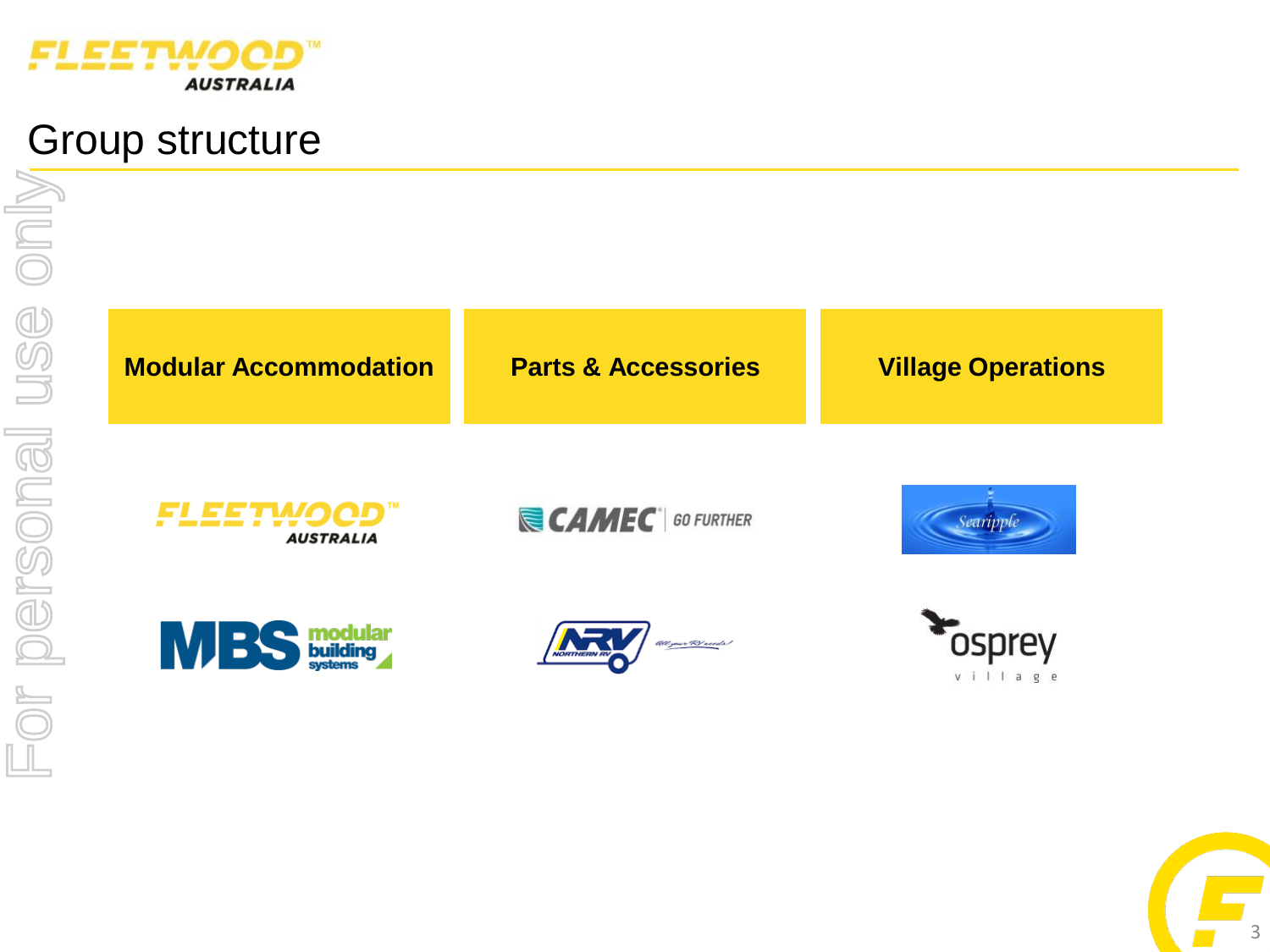

# First half highlights

example to match of MBS and NRV acquisitions and associated capital<br>
completion of MBS and NRV acquisitions and associated capital<br>
raising raising

First completion achieved on Caravan Manufacturing business. Last<br>
First caravan manufactured at half year end<br>
H1 EBITA from continuing operations of \$15.6m, up 57% on pcp<br>
Strong H1 from MBS partially offset by lower Vic caravan manufactured at half year end

• H1 EBITA from continuing operations of \$15.6m, up 57% on pcp

Strong H1 from MBS partially offset by lower Victorian volumes in Modular Accommodation

• Modular Accommodation opportunity pipeline remains at high levels

• Continued recovery in Village Operations

Solid result from NRV in difficult market conditions

• Net cash of \$16.3m. Funding lines totalling \$65m available







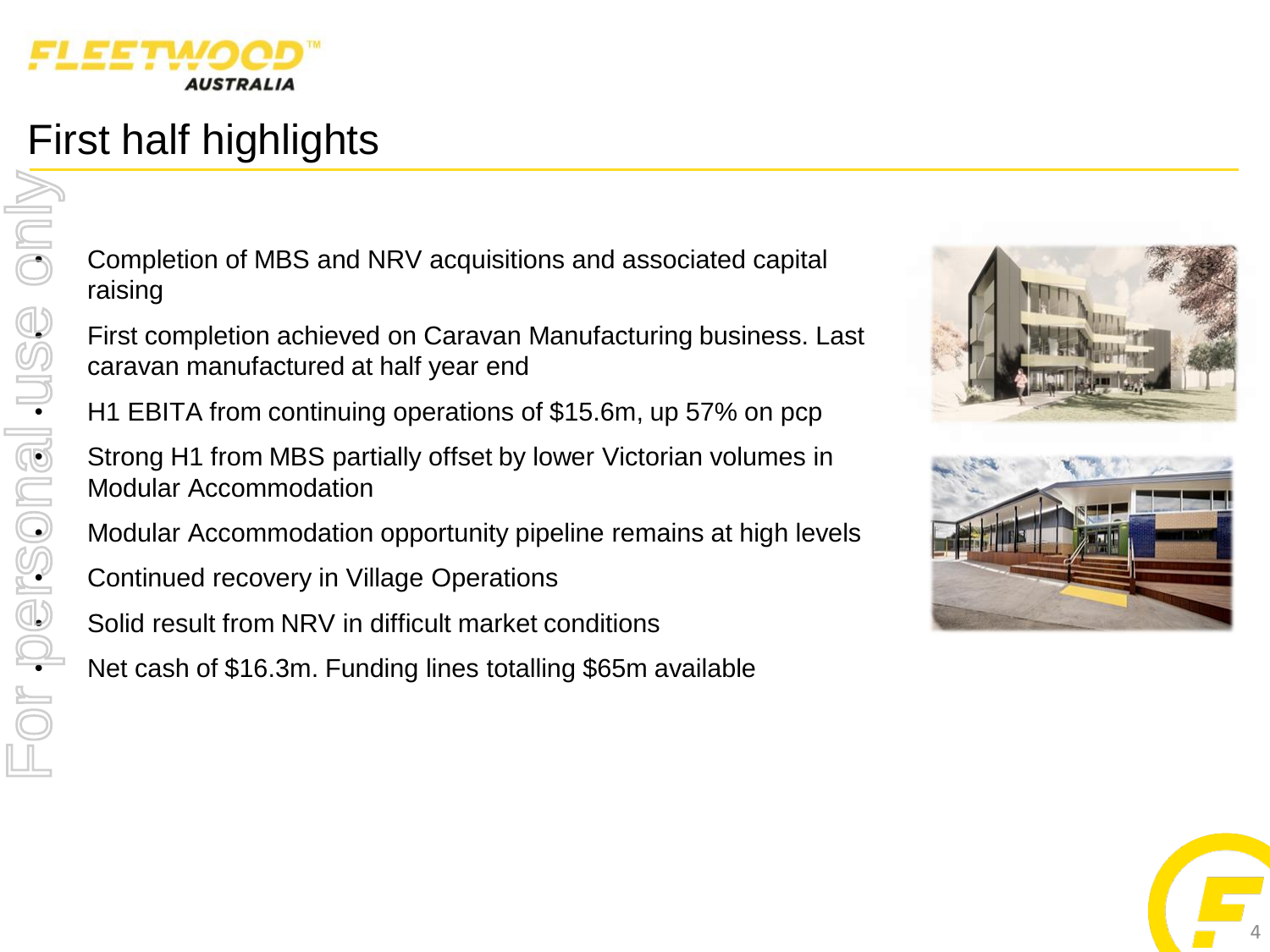

# Financial Performance: Summary



Note: The above charts exclude the impacts of the discontinued operations and impairment.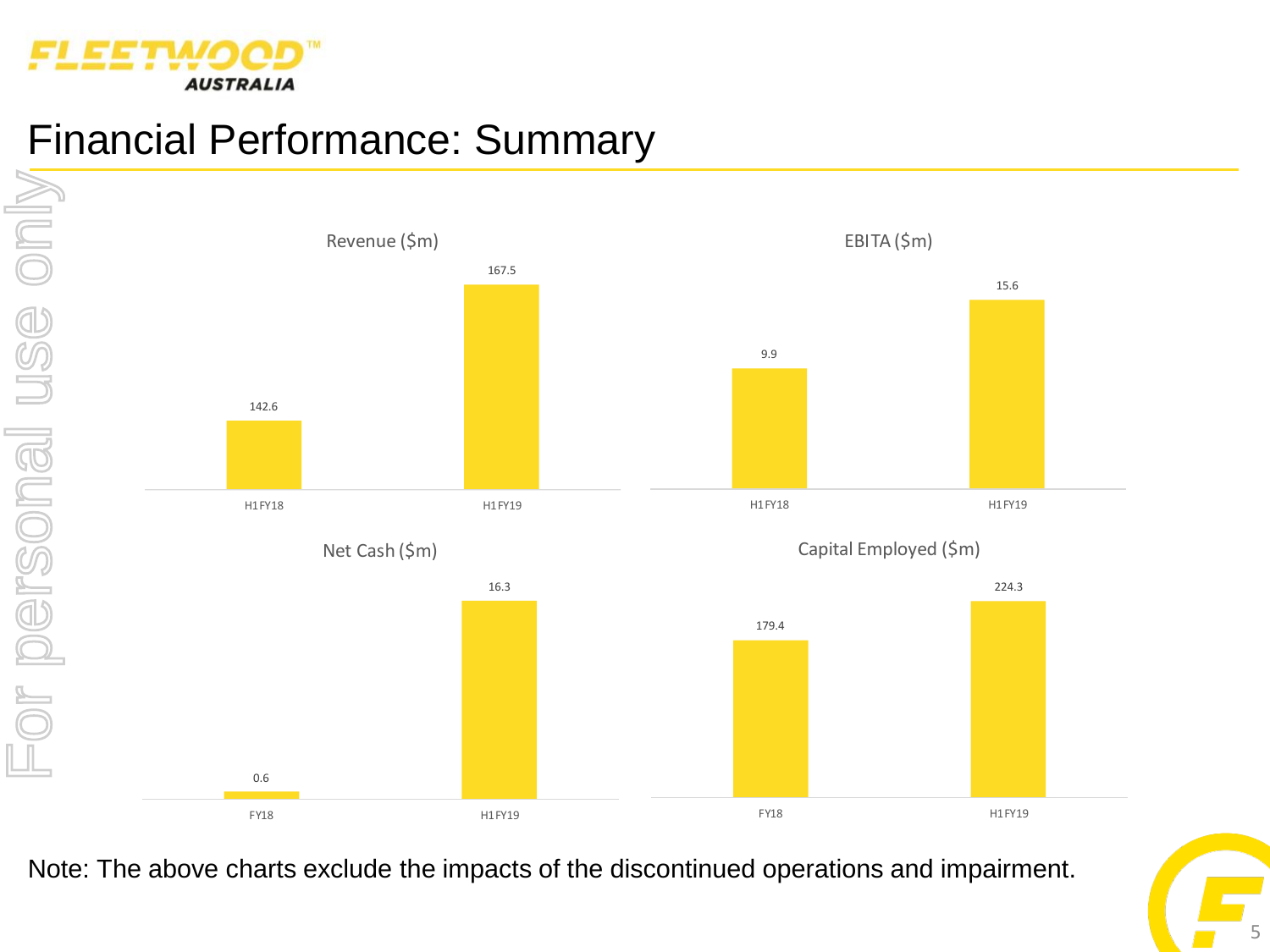

# Financial Performance: Segment Earnings

| \$ million                    | <b>H1 FY19</b> | <b>H1 FY18</b> | <b>Change</b> |
|-------------------------------|----------------|----------------|---------------|
| Revenue                       |                |                |               |
| Parts and Accessories         | 38.5           | 33.4           | 15%           |
| <b>Modular Accommodation</b>  | 116.1          | 99.3           | 17%           |
| Village Operations            | 19.2           | 13.3           | 44%           |
| Unallocated                   | 0.1            | 0.0            | n/a           |
| Intersegment eliminations     | (6.4)          | (3.5)          | n/a           |
| Total revenue                 | 167.5          | 142.6          | 17%           |
| <b>Underlying EBITA</b>       |                |                |               |
| Parts and Accessories         | 3.0            | 1.6            | 81%           |
| Modular Accommodation         | 8.6            | 5.9            | 44%           |
| <b>Village Operations</b>     | 6.7            | 4.4            | 51%           |
| Unallocated                   | (2.7)          | (2.1)          | n/a           |
| <b>Total underlying EBITA</b> | 15.6           | 9.9            | 57%           |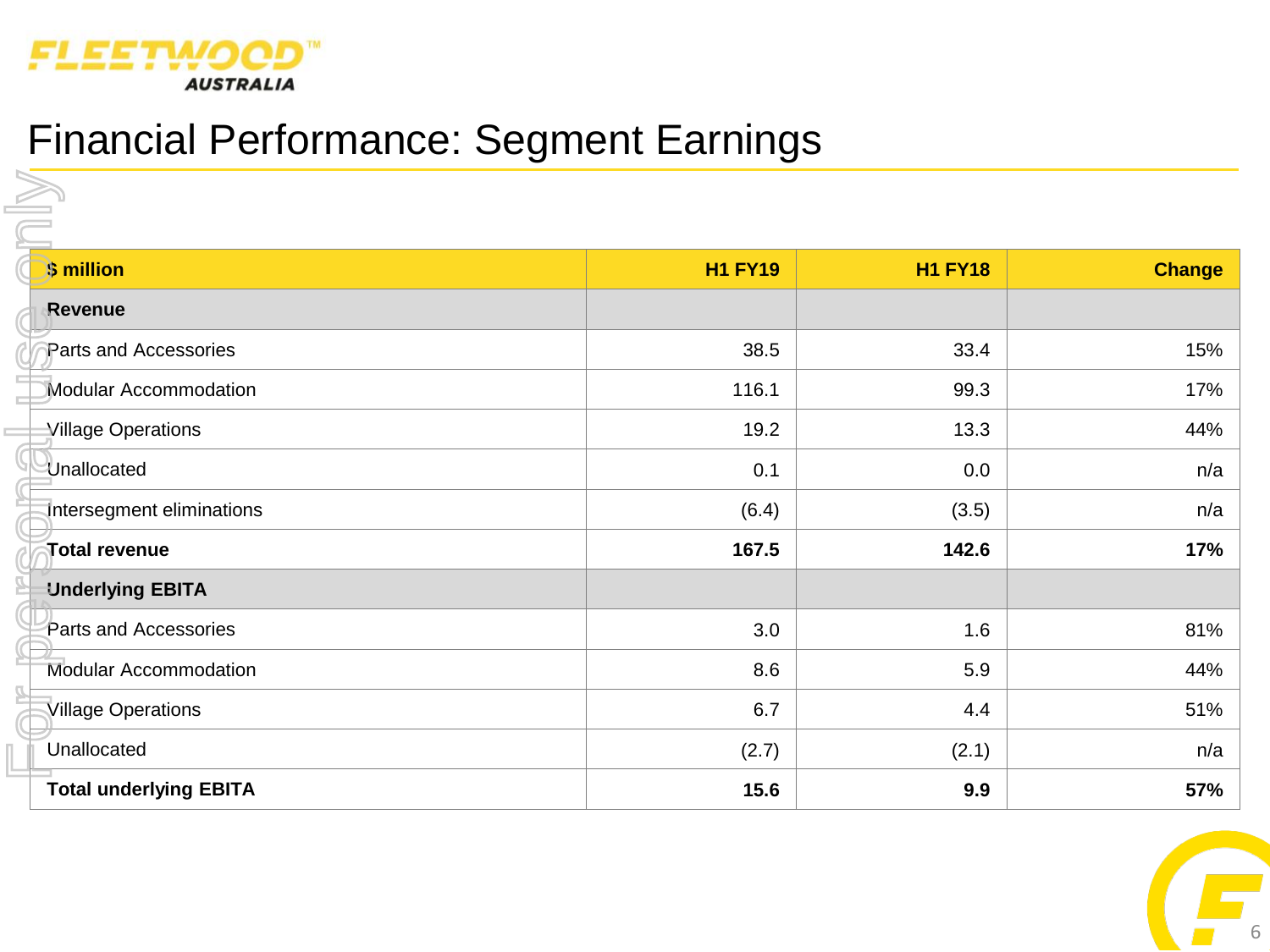

# Financial Performance: Cashflow

| \$ million                                 | <b>H1 FY19</b> | <b>H1 FY18</b> |
|--------------------------------------------|----------------|----------------|
| <b>EBITDA</b>                              | 19.7           | 12.9           |
| Cash outflows from discontinued businesses | (12.9)         | (7.3)          |
| Interest paid (net)                        | (0.4)          | (0.5)          |
| Tax                                        | (1.0)          | (0.7)          |
| Working capital (and other)                | 2.4            | (7.2)          |
| <b>Operating cashflow</b>                  | 7.8            | (2.8)          |
| Net capex                                  | (3.9)          | (7.9)          |
| Free cashflow                              | 3.8            | (10.7)         |
| Net acquisitions                           | (45.5)         | 0.0            |
| Financing cashflows                        | 57.3           | (2.4)          |
| Opening net cash (debt)                    | 0.6            | 0.4            |
| Closing net cash (debt)                    | 16.3           | (12.7)         |

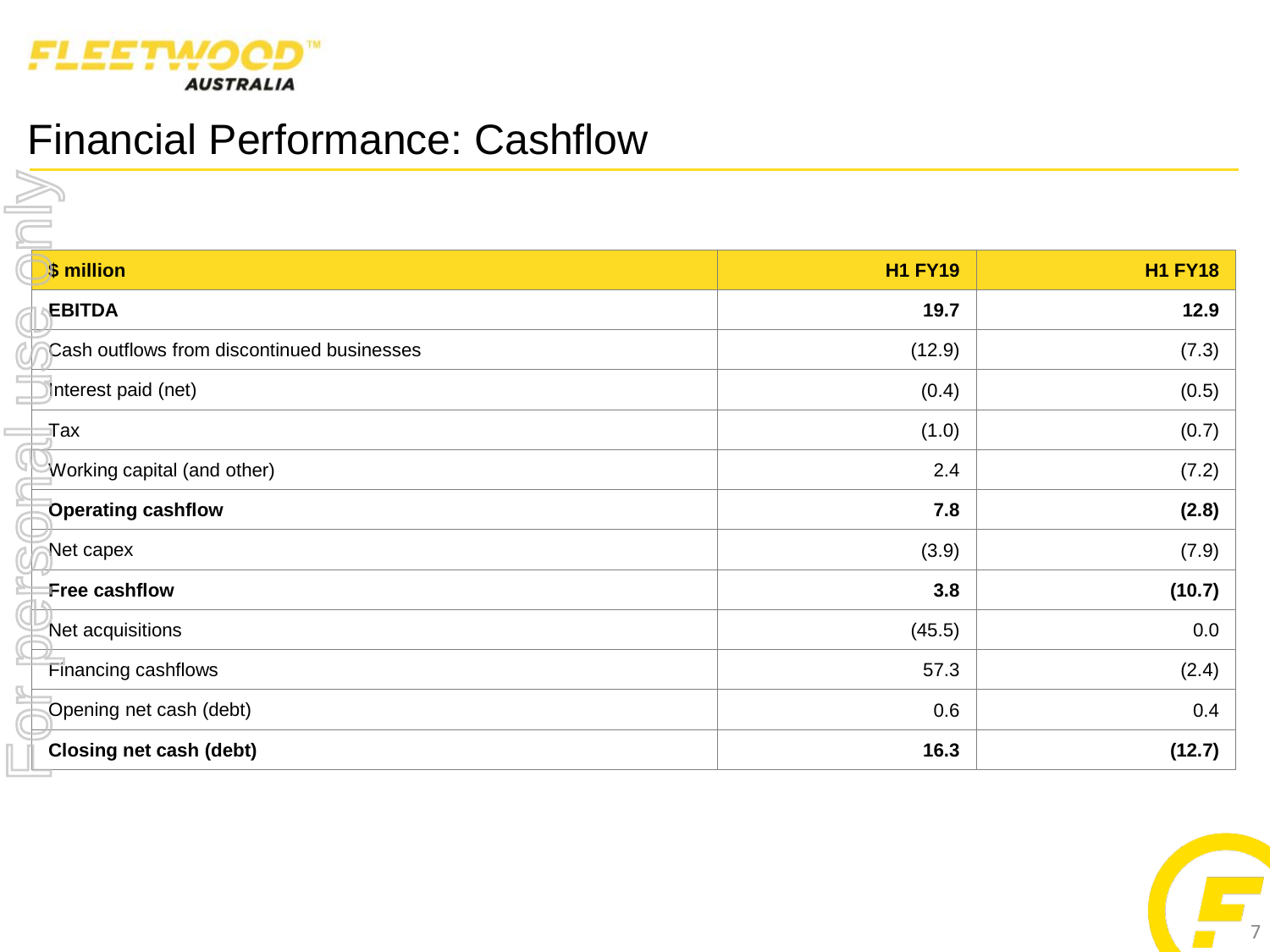

# Modular Accommodation

## **Operations**

• Manufacturing facilities in Victoria, WA, QLD and NSW • Key market segments: Education, Corrections, Resources and Affordable Housing

### **H1 FY19**

Strong six months from MBS driven by corrections work • Victorian education demand subdued ahead of State election. First permanent modular schools delivered Lower volume in the affordable retirement market WA business results improved due to resource sector work For personal use only

### **Outlook**

- Government spending outlook strong on the East Coast,
- particularly education and corrections
- Resource sector and WA economy improving
- Pursuing further revenue diversification
- Business remains subject to timing of contract awards



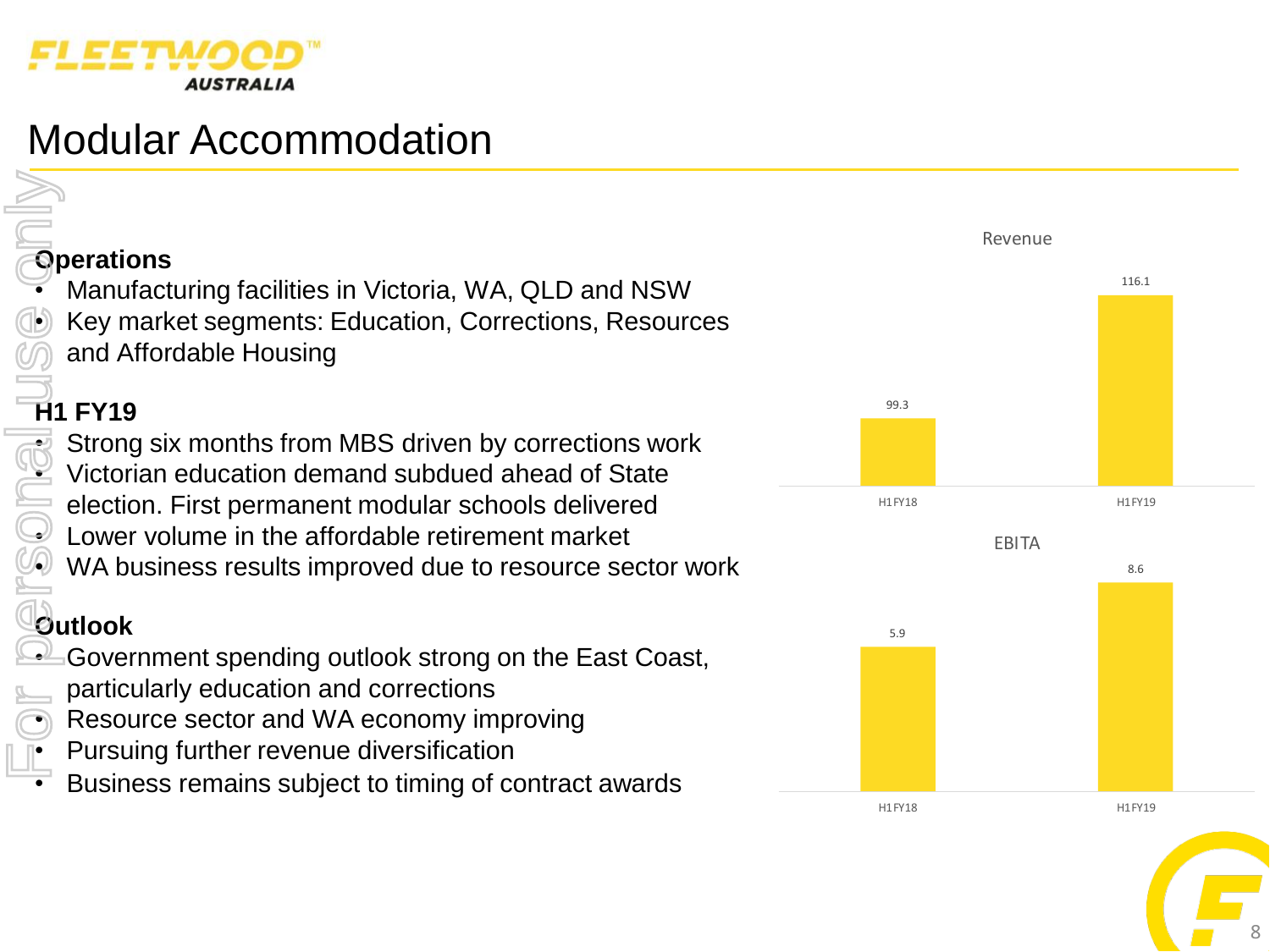

# Outlook by sector– Modular Accommodation

| <b>Sector</b>      | <b>H1 FY19</b>           | <b>Balance of FY19</b>                                                       | <b>Medium term</b>                                           |
|--------------------|--------------------------|------------------------------------------------------------------------------|--------------------------------------------------------------|
| Education          | Lower volume in Victoria | Increased spend announced by<br>Victorian and NSW<br>Governments             | Population growth to drive<br>enrolments                     |
| Corrections        | Strong spend in NSW      | Spending levels to be lower in<br>H <sub>2</sub> as current contract expires | Overcrowding in most States<br>will drive capacity expansion |
| Affordable housing | Low demand               | Low demand                                                                   | Ownership change of key<br>customers                         |
| Resources          | Recovery from low levels | Timing of contract awards could<br>be a factor in H2 FY19                    | Dependant on commodity<br>prices                             |

9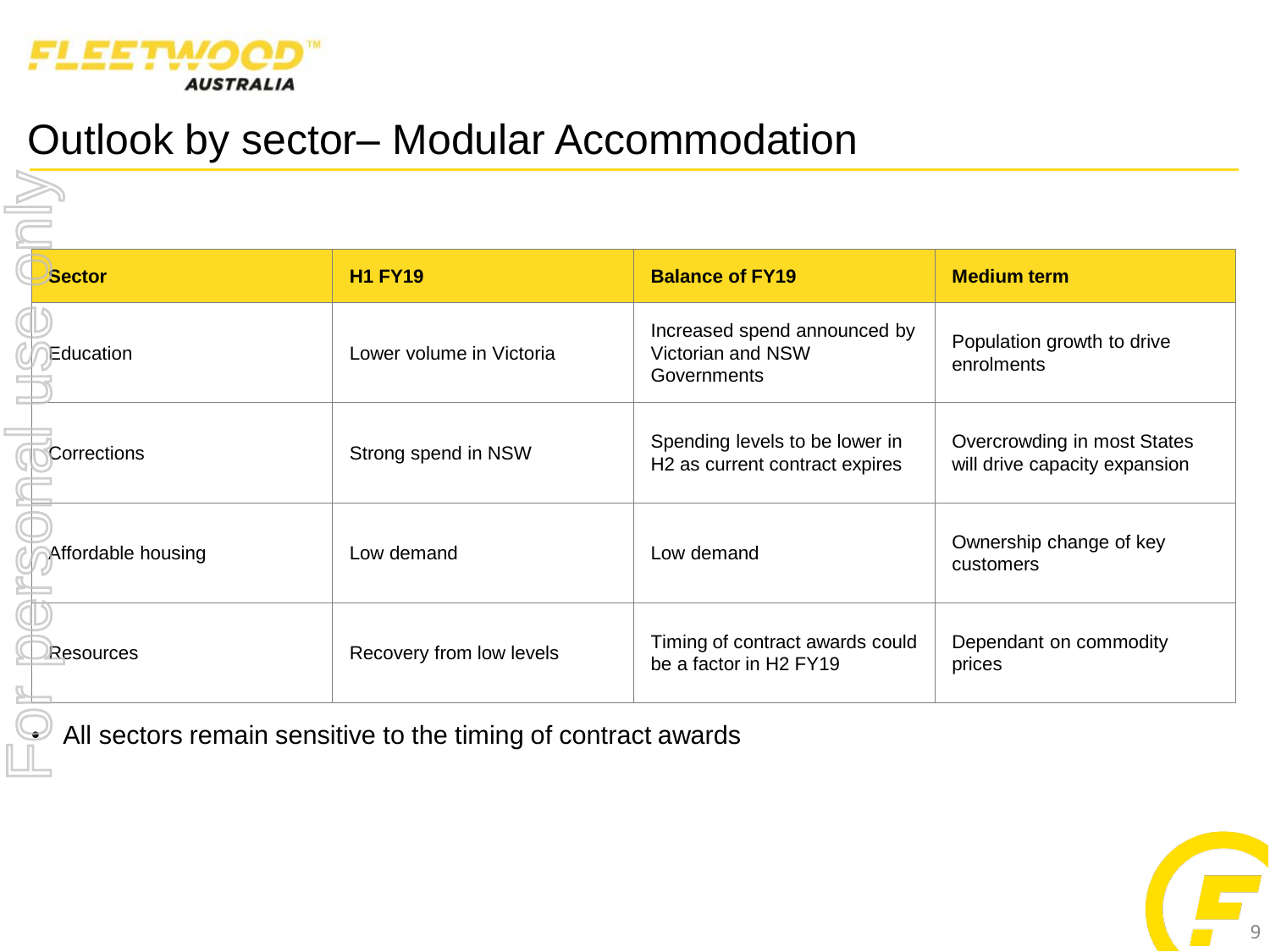

# Parts and Accessories

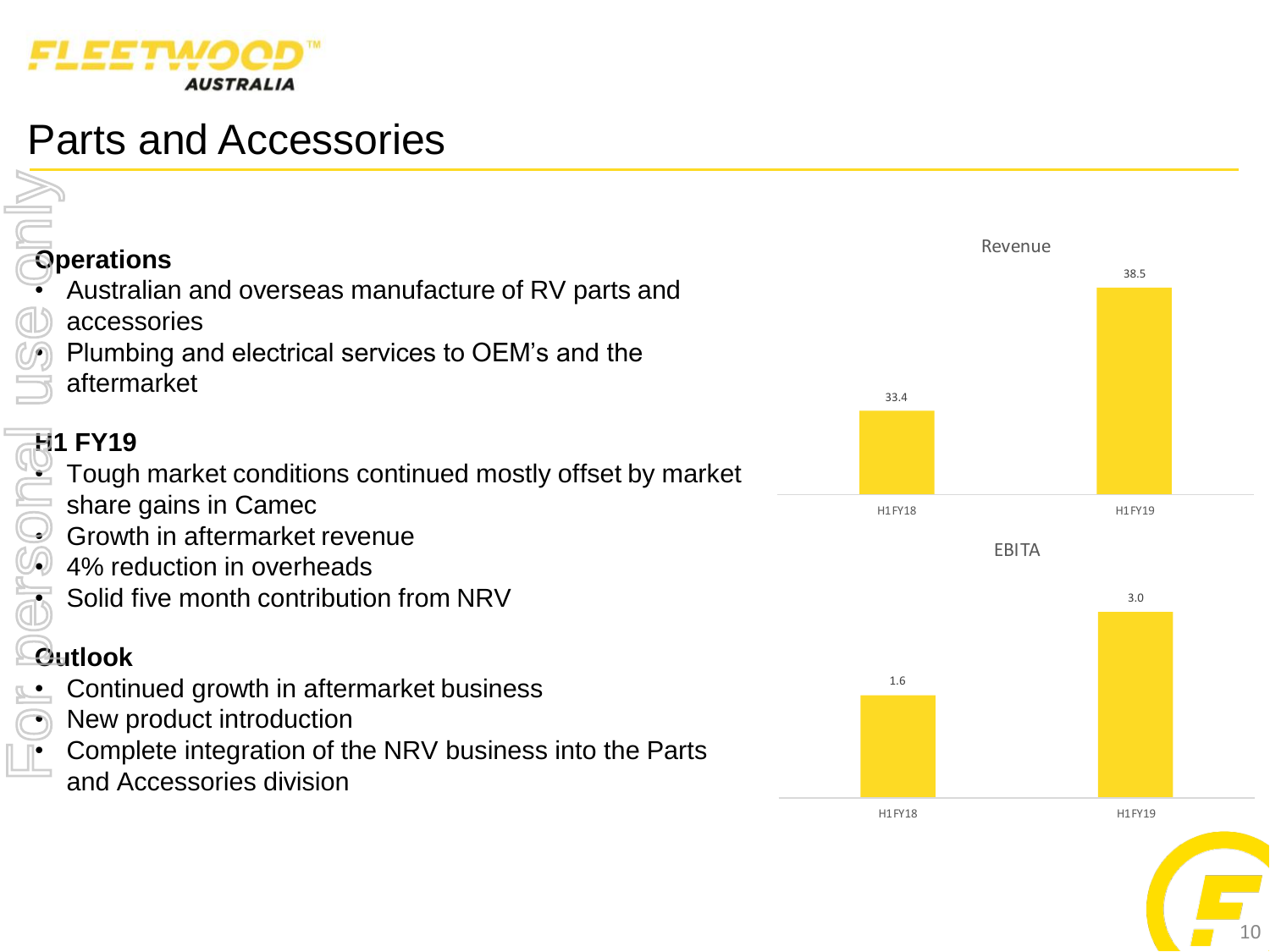

## Profit drivers – Parts and Accessories

| <b>Sector</b>                                                            | <b>H1 FY19</b>                                    | <b>Balance of FY19</b>                 | <b>Medium term</b>                                                  |  |
|--------------------------------------------------------------------------|---------------------------------------------------|----------------------------------------|---------------------------------------------------------------------|--|
| mported caravans                                                         | Imports continue to grow                          | Trend likely to continue               | NRV to benefit from this trend<br>as it certifies imported caravans |  |
| Aftermarket                                                              | Overall caravan registrations<br>continue to grow | Further market share gains<br>targeted | Steady growth in registrations<br>likely to continue                |  |
| <b>FX</b> levels                                                         | Lower AUD hurts earnings in<br>isolation          | <b>Unknown</b>                         | Unknown                                                             |  |
| A US 10c movement in exchange rates can move earnings by \$0.5m annually |                                                   |                                        |                                                                     |  |
|                                                                          |                                                   |                                        |                                                                     |  |

11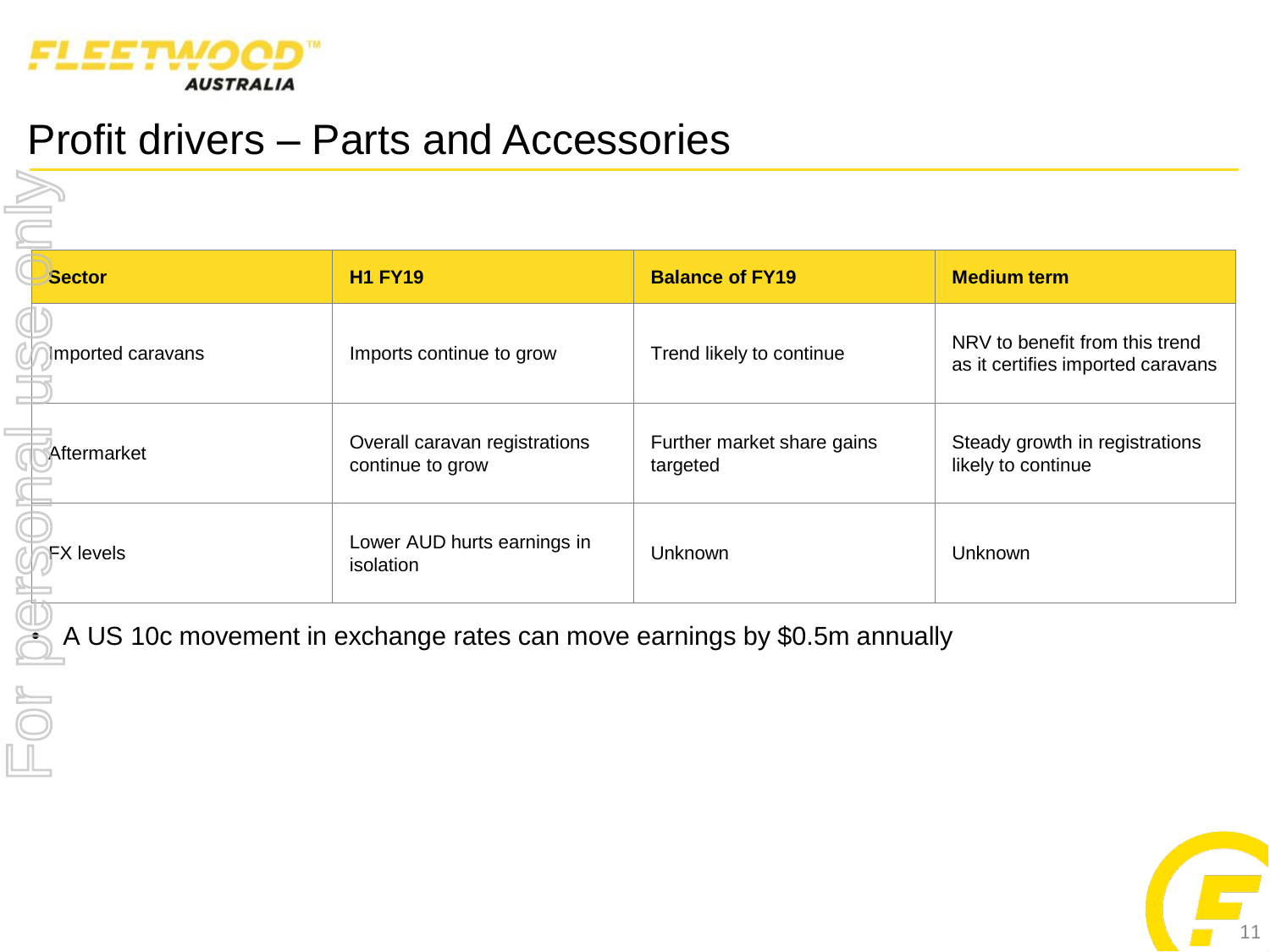

# Village Operations

# **Operations**

- Rio Tinto preferred supplier agreement at Searipple
- Osprey village underpinned by agreement with WA State Government

## **H1 FY19**

- Occupancy increase driven by both operational and
- shutdown demand
- Major construction projects advanced
- Osprey steady

### **Outlook**

- Near term demand to remain healthy
- Shutdowns booked into FY20
- New village capacity may impact results towards the end of FY19 For personal use only
	- Construction activity likely to drive demand in the longer term





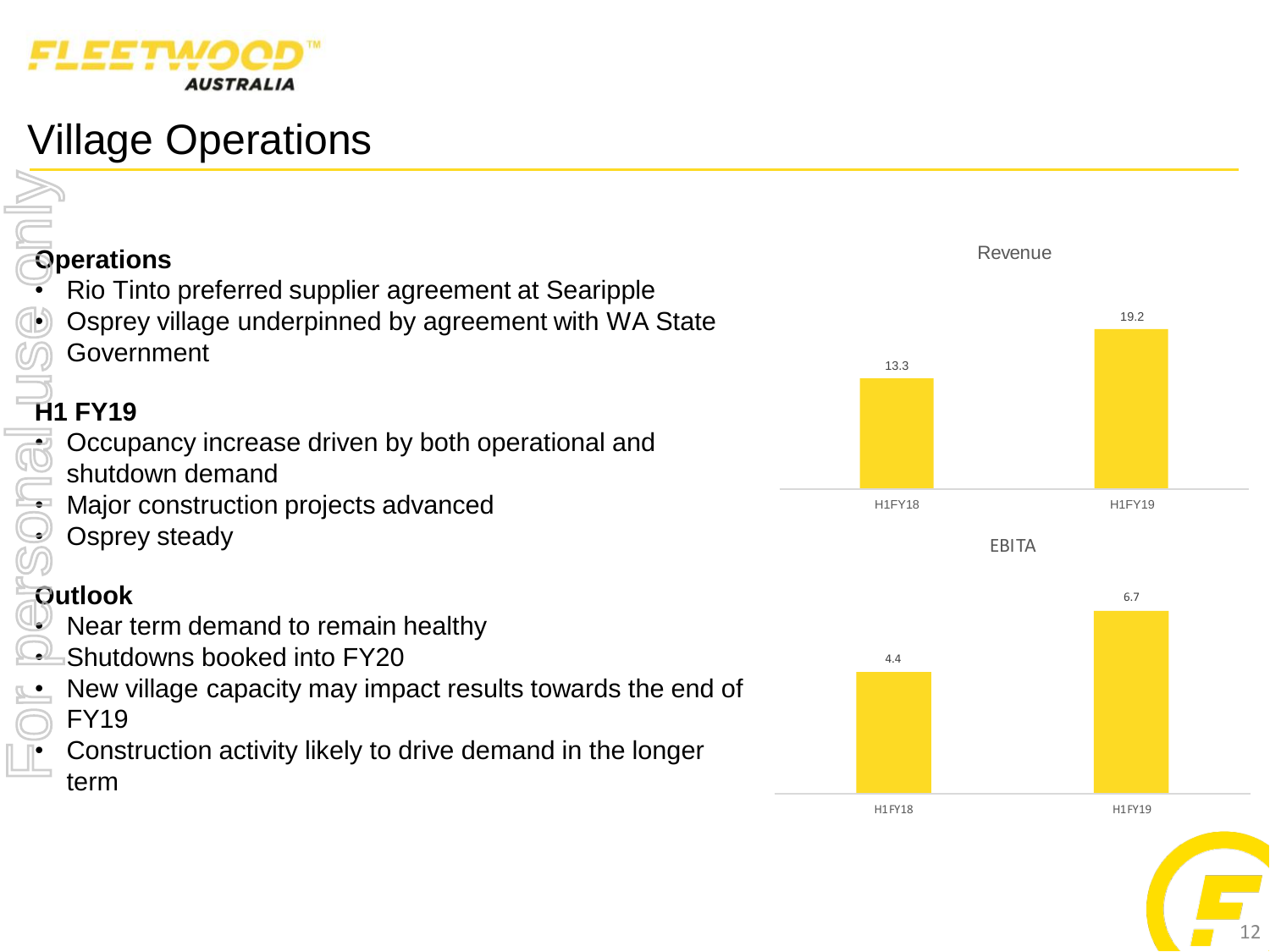

# Profit drivers – Village Operations

| <b>Sector</b>                 | <b>H1 FY19</b>   | <b>Balance of FY19</b>                            | <b>Medium term</b>                                             |
|-------------------------------|------------------|---------------------------------------------------|----------------------------------------------------------------|
| Operational workforce         | Improved demand  | Steady                                            | Steady in the absence of major<br>new capex                    |
| Shutdowns                     | Increased demand | Forward bookings into FY20                        | Trend likely to continue due to<br>age of plants               |
| <b>Construction workforce</b> | No demand        | No demand                                         | Likely significant demand<br>based on project<br>announcements |
| New capacity                  | None             | Possible towards the end of the<br>financial year | Two new village openings likely                                |

 $\mathscr I$  Village Operations earnings will be sensitive to the timing of new village openings and large capital projects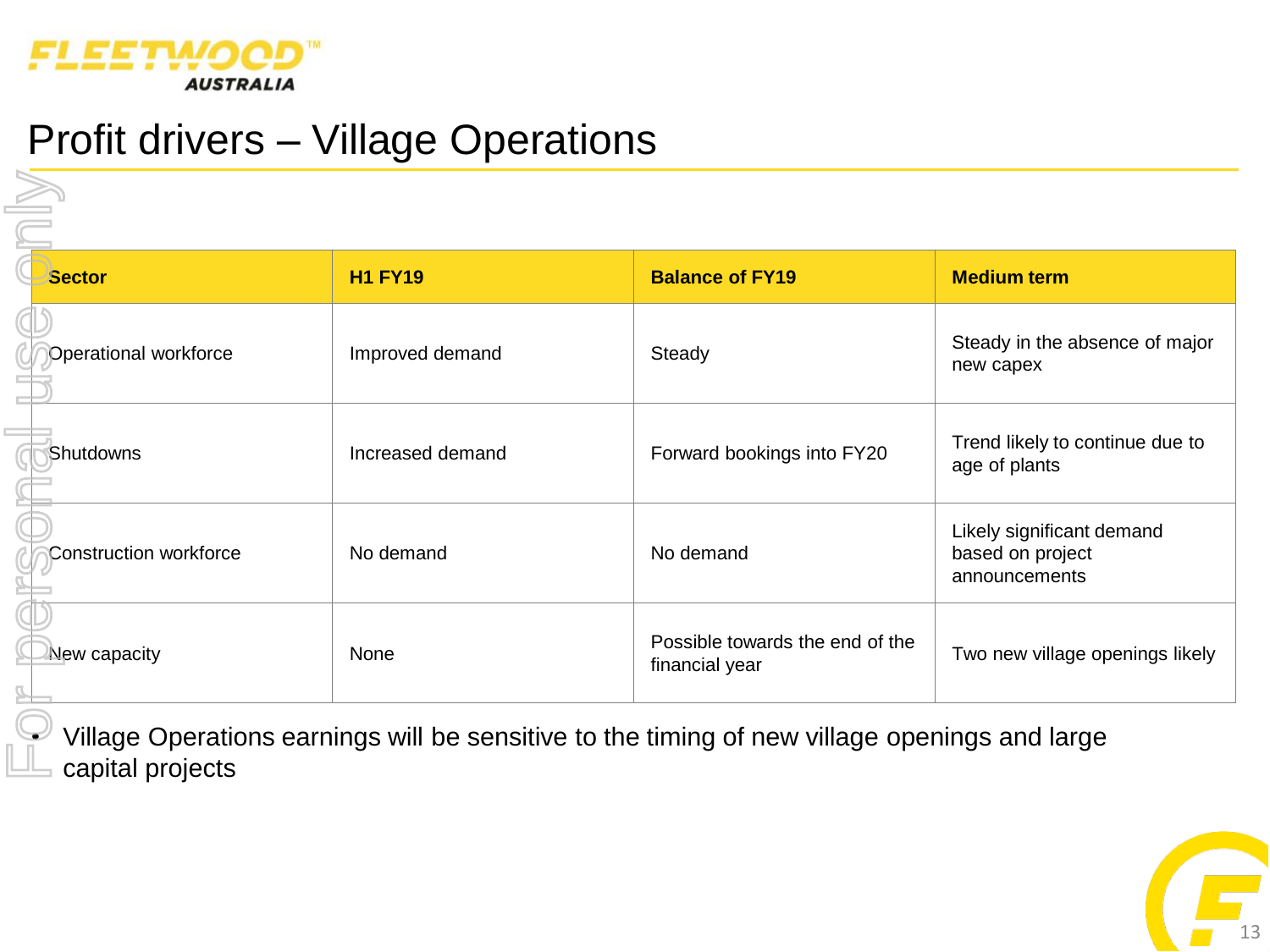

# **Outlook**

For personal use only

• **Village Operations:** Good returns are being generated in the Karratha accommodation market. Upcoming resource development in the region is expected to provide further medium to long term opportunity

Expected to provide further medium to long term opportunity<br> **Parts and Accessories:** Now generating double digit returns through<br>
both corporate transactions and cropic grouth. Opportunities to further both corporate transactions and organic growth. Opportunities to further grow this segment remain

**Example 15 and Science of the Australian modular building industry is<br>
<b>Modular Accommodation:** The Australian modular building industry is<br>
still in its infancy. Fleetwood intends to be at the forefront of this<br>
industry still in its infancy. Fleetwood intends to be at the forefront of this industry as it develops

• Fleetwood is today the largest Modular Accommodation business in Australia generating significant economies of scale and the ability to offer solutions to clients that our competitors are unable to offer

• Targeting diversification into new geographic regions and new market segments that lend themselves to modular build technology





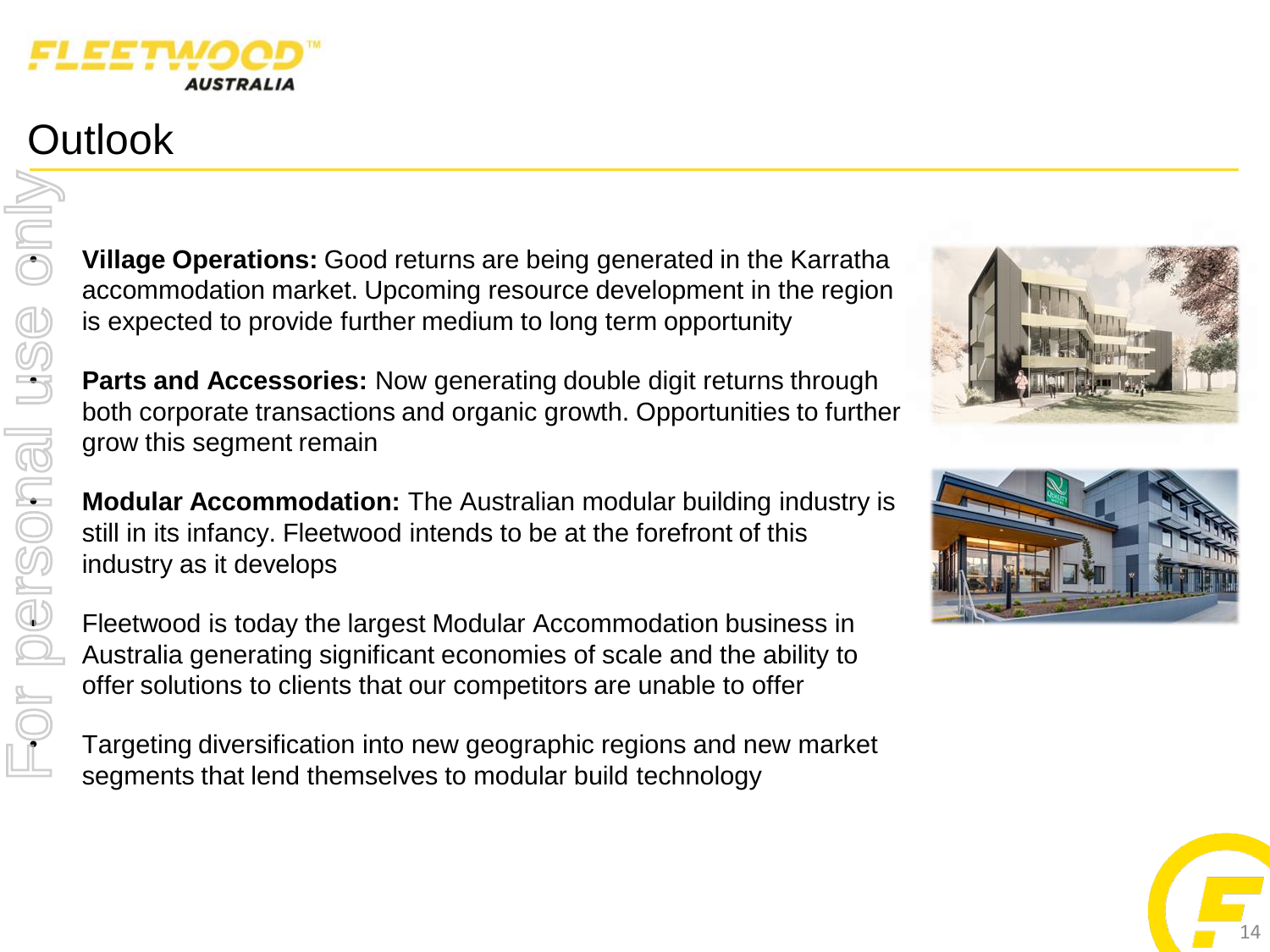

# Appendix 1: Summary Profit and Loss

| \$ million                          | <b>H1 FY19</b> | <b>H1FY 18</b> | <b>Change</b> |
|-------------------------------------|----------------|----------------|---------------|
| Revenue                             | 167.5          | 142.6          | 17%           |
| EBITDA                              | 19.7           | 12.9           | 53%           |
| Depreciation                        | 4.2            | 3.0            | 41%           |
| ∉BITA                               | 15.6           | 9.9            | 57%           |
| Amortisation of contract intangible | 1.5            | 0.0            | n/a           |
| Finance costs                       | 0.4            | 0.5            | $-18%$        |
| Pre-tax profit                      | 13.6           | 9.4            | 45%           |
| Tax expense (benefit)               | 4.2            | 2.8            | 47%           |
| <b>NPAT</b>                         | 9.5            | 6.6            | 44%           |
| Loss from discontinued operations   | (6.4)          | (11.5)         | n/a           |
| <b>Statutory NPAT</b>               | 3.1            | (4.9)          | n/a           |
|                                     |                |                |               |
|                                     |                |                |               |
|                                     |                |                |               |

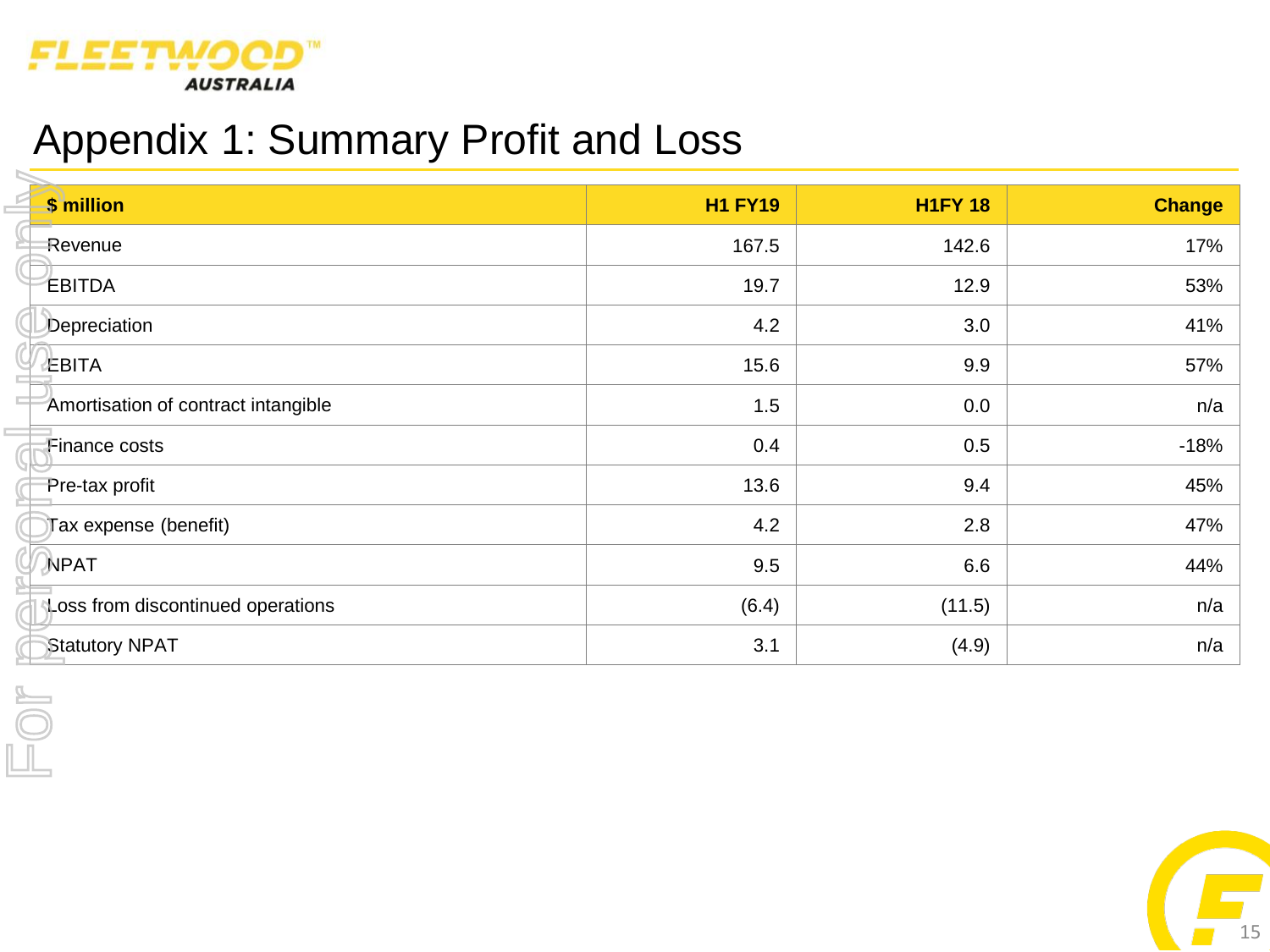

# Appendix 2: Summary Balance Sheet

|                           | <b>H1 FY19</b> | <b>FY18</b> |
|---------------------------|----------------|-------------|
| <b>Current assets</b>     |                |             |
| Cash                      | 16.4           | 6.6         |
| Receivables               | 49.4           | 39.3        |
| Inventories               | 68.7           | 60.0        |
| Held for sale             | 9.1            | 9.2         |
| Other                     | 0.2            | 0.1         |
| Total                     | 143.7          | 115.2       |
| <b>Non-current assets</b> |                |             |
| Receivables               | 2.8            | 2.8         |
| PP&E                      | 58.3           | 57.5        |
| Intangibles               | 15.6           | 1.4         |
| Goodwill                  | 86.5           | 50.7        |
| Tax assets                | 8.0            | 12.4        |
| Total non-current         | 171.1          | 124.9       |
| <b>Total Assets</b>       | 314.8          | 240.1       |

|                                | <b>H1 FY19</b> | <b>FY18</b> |
|--------------------------------|----------------|-------------|
| <b>Current liabilities</b>     |                |             |
| Payables                       | 59.3           | 43.4        |
| Interest bearing               | 0.1            | 2.0         |
| Provisions                     | 9.7            | 10.0        |
| Other                          | 0.8            | 0.0         |
| Total                          | 69.9           | 55.4        |
| <b>Non-current liabilities</b> |                |             |
| Interest bearing               | 0.0            | 4.0         |
| Provisions                     | 0.7            | 0.6         |
| Other                          | 3.7            | 0.0         |
| Total non-current              | 4.3            | 4.6         |
| <b>Total liabilities</b>       | 74.2           | 60.1        |
| Net assets                     | 240.6          | 180.0       |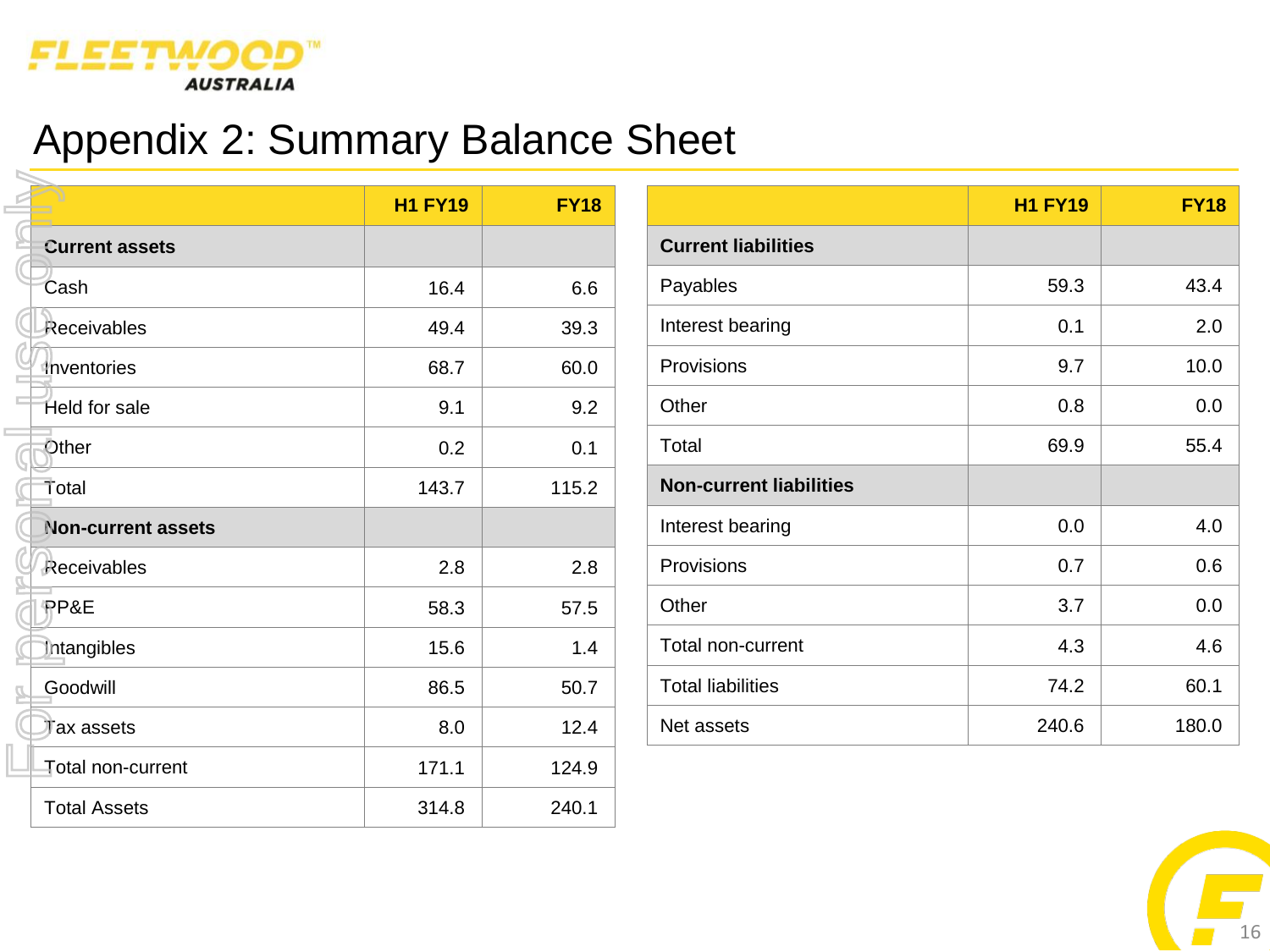

only

# Appendix 3: Permanent Modular Program Examples



**Elwood College Project, Victoria** Elwood College Project, Victoria